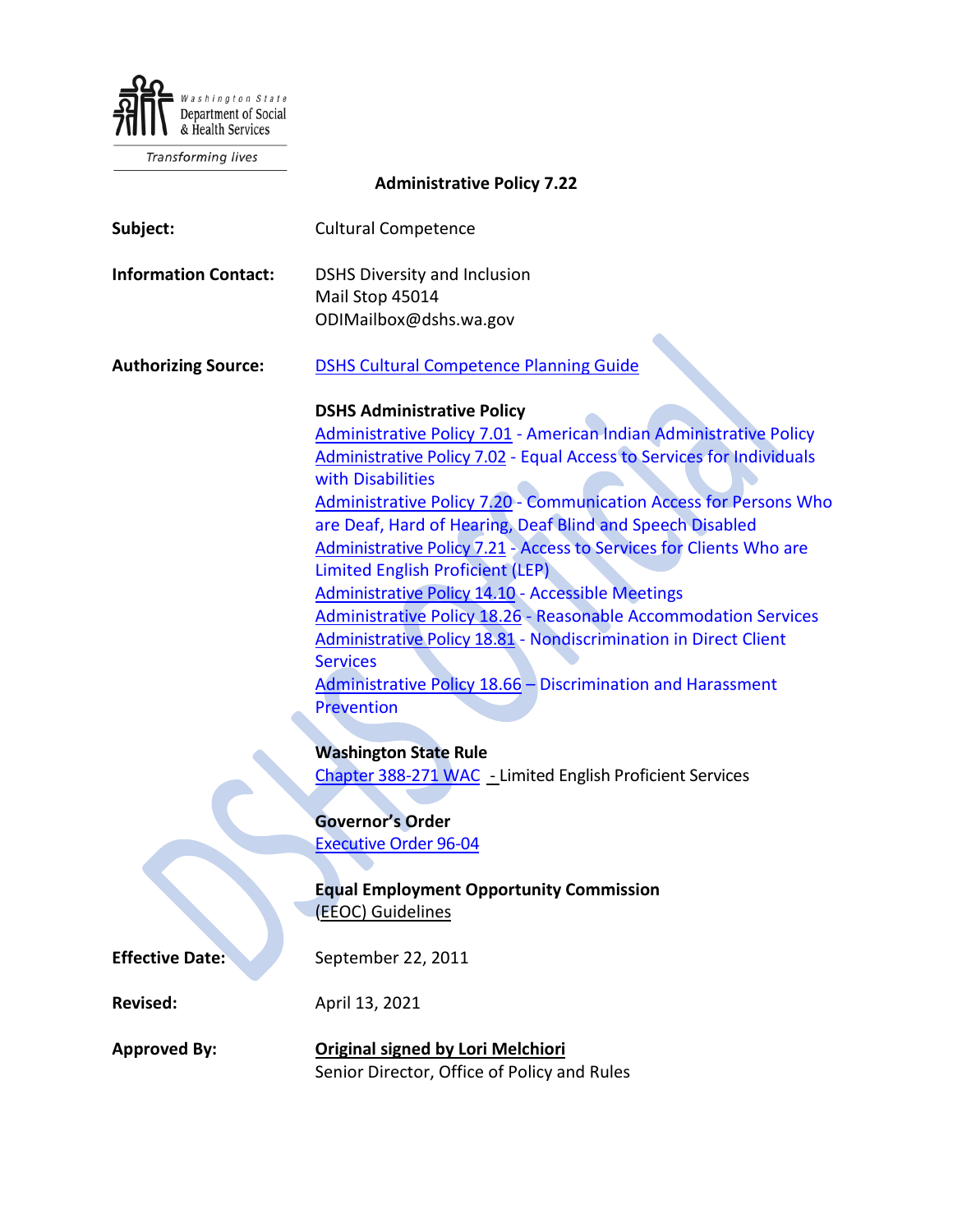Administrative Policy No. 7.22 April 13, 2021 Page 2

#### **Purpose:**

To create and maintain an environment within the Department of Social and Health Services (DSHS) that values and supports cultural competence and embraces respect for the individual differences of our employees and clients*.* DSHS recognizes that everyone has a culture and we have a commitment to promote respect and understanding of diverse cultures, social groups, and individual attributes. Each DSHS administration will ensure cultural competence is integrated into the overall organizational culture and ongoing business.

## **Scope:**

This policy applies to all administrations and employees of the Department of Social and Health Services.

## **Definitions:**

**Culture:** Means culture in a broad sense, to include values, beliefs, experiences and cultural attitudes contributing to a person's sense of identity. It is the values, attitudes, beliefs, experiences and customs shared and transmitted by a group of people. It is "knowledge and collective experience" shared across generations within a family or community.

**Cultural Competence:** A set of congruent behaviors, attitudes, and policies that come together in a system, agency, or among professionals which enables individuals to work effectively in cross-cultural situations. It promotes respect and understanding of diverse cultures and social groups and recognizes each individual's unique attributes.

**Cultural Responsiveness:** Cultural responsiveness is the capacity to respond to the cultural differences and issues of a diverse work group, especially within an organization. Those differences may include such subtle items as communication style, problem solving, values, conflict resolution styles, etc.

**Diversity:** For the purposes of this policy, diversity includes and is not limited to the following dimensions listed alphabetically:

Age Class Communication styles Educational background Ethnicity Family status

Military experience Organizational background Organizational level Parental status Physical abilities and qualities Race relationships and group affiliations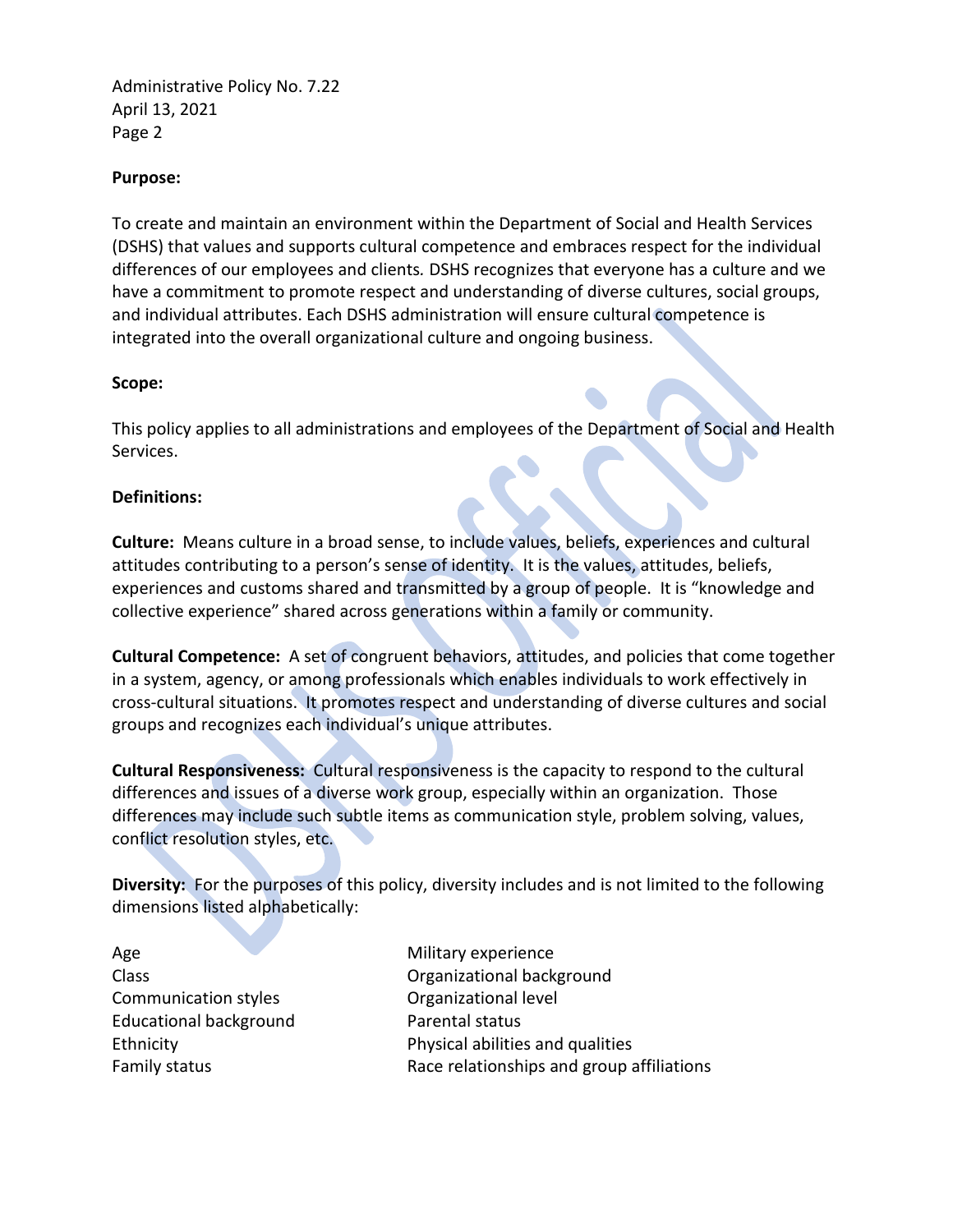Administrative Policy No. 7.22 April 13, 2021 Page 3

Gender Gender identity Gender expression Geographic location Group identity Job classification, job function Language Marital status

Religious beliefs Sexual orientation Socioeconomic status Thinking styles Work experience

**Intersectionality**: A framework for conceptualizing a person, group of people, or social problem as affected by a number of discriminations and disadvantages. It takes into account people's overlapping identities and experiences in order to understand the complexity of prejudices they facilitate.

#### **Policy:**

Using the DSHS cultural competence planning guide each administration will develop action plans that support and guide staff delivering DSHS services in a culturally competent manner by:

- 1. Training all employees on the relevance of cultural competence in the work environment and providing tools to aide employees in achieving cultural competence.
- 2. Continually seeking potential improvements and best practices to provide culturally competent and responsive services and identifying ongoing training needs.
- 3. Building and maintaining partnerships that promote cultural competence by inviting clients, partners, stakeholders, and communities to participate in planning, delivering, and evaluating services.
- 4. Ensuring recruiting, hiring, performance management, and retention practices achieve a diverse and culturally competent workforce.
- 5. Conducting outreach efforts to department employees, sovereign partners, and the communities we serve throughout the state.
- 6. Providing bilingual staff resources and support to remain qualified and appropriately certified.